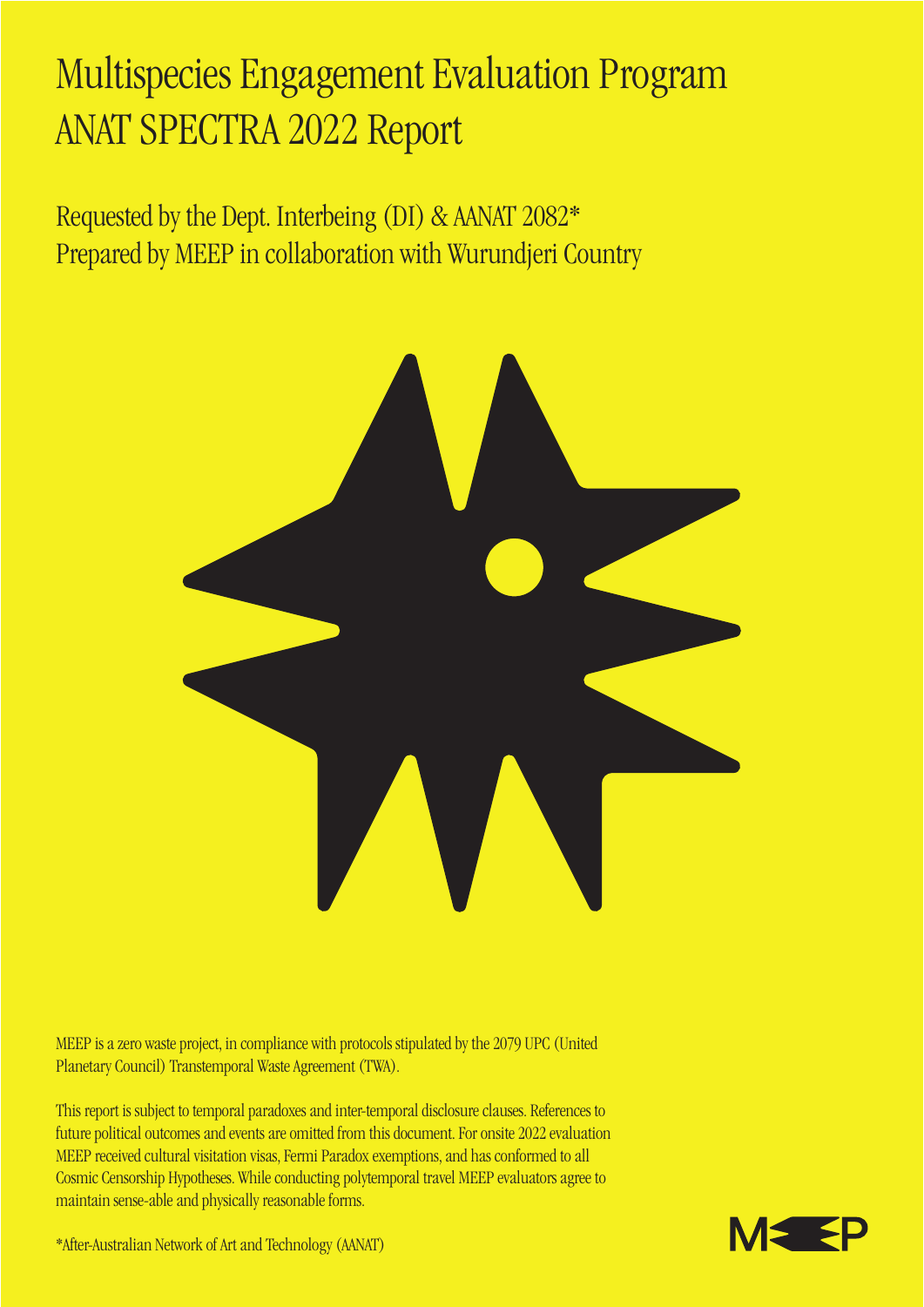

Ē

### Summary

MEEP (Multispecies Engagement Evaluation Program, c. 2082) are delighted to conduct an independent evaluation of multispecies engagement at the 2022 ANAT SPECTRA Live Symposium. This report presents the culmination of three days of on-site observation, sensemaking and engagement across species lines and scales, conducted between 21-23 April, 2022 at the Science Gallery and Storey Hall in Naarm, on Wurundjeri Country.

The on-site evaluation was conducted by senior evaluators, Aeolid and Osmia. Both evaluators are first generation multiplicity-natives, born multiple after the United Planetary Council's introduction of the 'No one is here' legislation of 2045\*. As ANAT SPECTRA 2022 was centred around the theme of 'multiplicity' our evaluation tends to the questions: 'What are the values, ideals, and practices of a multiplicitous world, and how can persons and practices in attendance be recognised as collaborators in the symposium? As a temporally extraneous evaluation agency representing a future which foregrounds multiplicity (c. 2082)† MEEP were appointed to conduct this research and evaluation.

# What are the values, ideals, and practices of a multiplicitous world?

While we applaud ANAT SPECTRA 2022's sincere gestures towards multiple futures and a multiplicity of ways of being, knowing, and doing, our report finds that significant opportunities to 'do' multiplicity and deepen multispecies engagement within the symposium remain. MEEP recognises 'multiplicity' in the context of 2022 to be an intention – that which is aspirational, nascent, emergent. As future delegates we have sought to not simply evaluate the SPECTRA symposium – but through application of a 2082 evaluation frameworks, paradigms, and techniques – to practice a future of radical difference in your present.

At the 'tail-end' of our report, we share offerings that we hope will provide ANAT SPECTRA 2022 with pathways to deepen multi-species literacy, amplify inclusion, engagement and excite futures of radical multiplicity.

\* 'No one is here' recognises a multiplicity of beings, ways of knowing and being, and interdependent nature of all life and phenomena. This legislation centres the equity, inclusion, and care of all earthly (and non-earthly) life across scales as necessary for the continuity of life upon Earth.

† Please note that futures are multiple. MEEP represent a single future, contingent upon the actions of multiple entities within the present and other time horizons.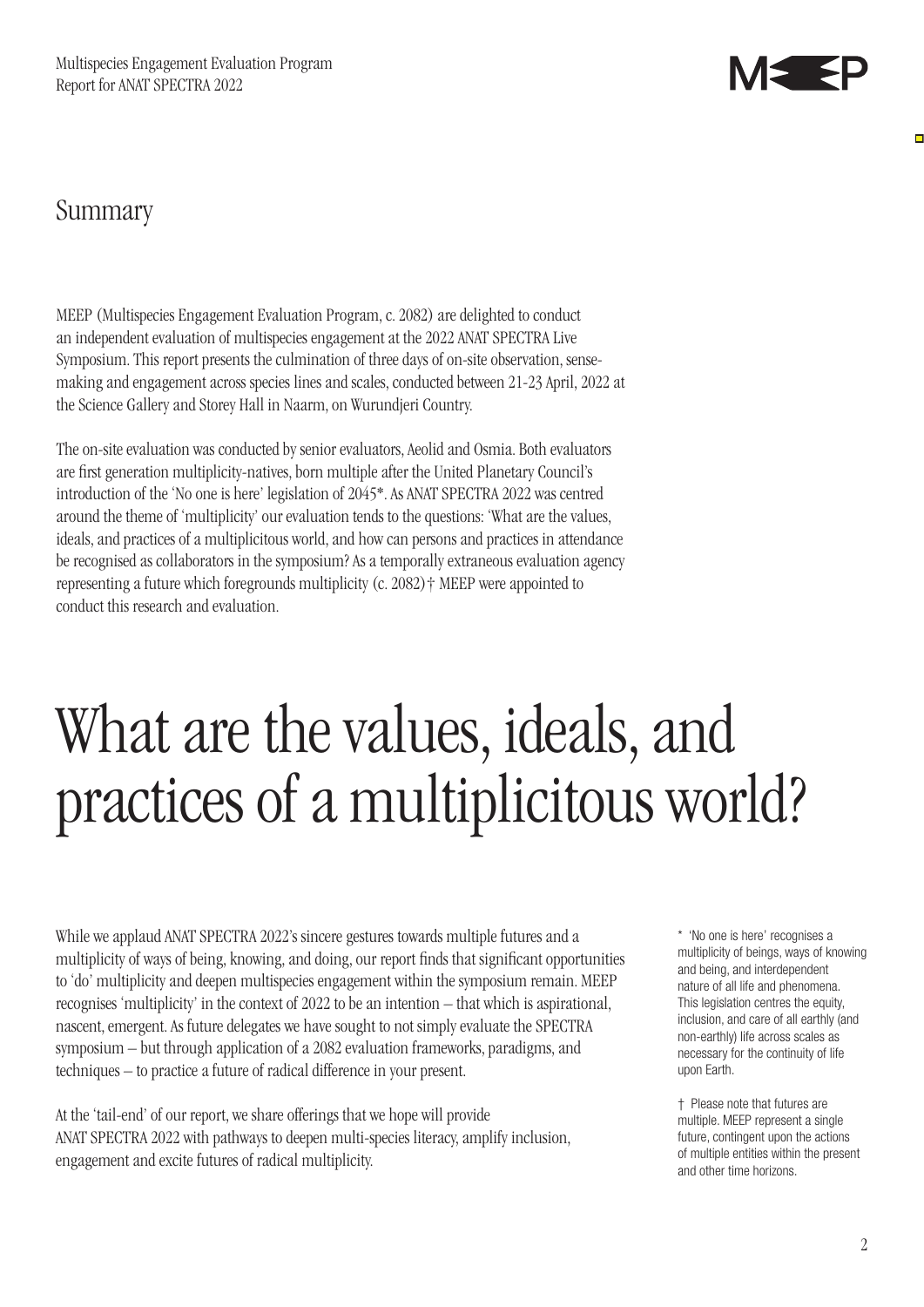

### Molten core, filaments (aims, hopes, intentions)

Our aims and objectives in conducting an evaluation of ANAT SPECTRA Live 2022 were twofold. Firstly, our intention was to ask 'how well is the engagement between species at the symposium?'; secondly, to model practices of evaluation otherwise – with the intention of generating new possibilities for SPECTRA participants in 2022.

Common to many practices of the 2020s, art evaluation typically assumes an anthropocentric model. Evaluation models are dominated by audience engagement frameworks and the desire to produce quantitative 'metrics' that measure an ever-elusive 'engagement' with persons whom identify, or read, as human. Our report provides a counter to anthropocentric modes of evaluation, applying a future paradigm of arts evaluation from 2082 to the 'present-day'. Applying the multispecies evaluation lens widely used by MEEP 2082 to ANAT SPECTRA 2022, this report explores to what degree of multispecies inclusion and participation has been facilitated by the symposium, and what the shape of this engagement has been. It is our hope to make visible some of the diverse, poetic and significant invitations being made by the myriad attendants who occupy the program, bodies and site of ANAT SPECTRA 2022.

### Tentacles, fronds, queries

To conduct this evaluation, we explored several tentacular avenues of enquiry. Through observation, surveying human-identifying participants, engaging in presencing activities, and on-site sensemaking we asked: Who is present, how are they present, and how is their presence received? How are participants relating, or in relation? What systems support the symposium? What cultures and cultural practices are at play? What might this tell us about multispecies engagement?





Image 1.1 The fruiting body of a fungus attends the ANAT SPECTRA 2022 symposium from the Oculus garden at the Science Gallery.

Exterior, Science Gallery Melbourne, 22 April 2022.

Image 1.2

Acknowledging the presence of organic matter in the AV room of the Science Gallery. While home to algorithmic, digital, and electrical entities, agencies, and forces, the AV room also hosts several analogue creatures.

Interior, Science Gallery Melbourne, 22 April 2022. Photo by Sarah Walker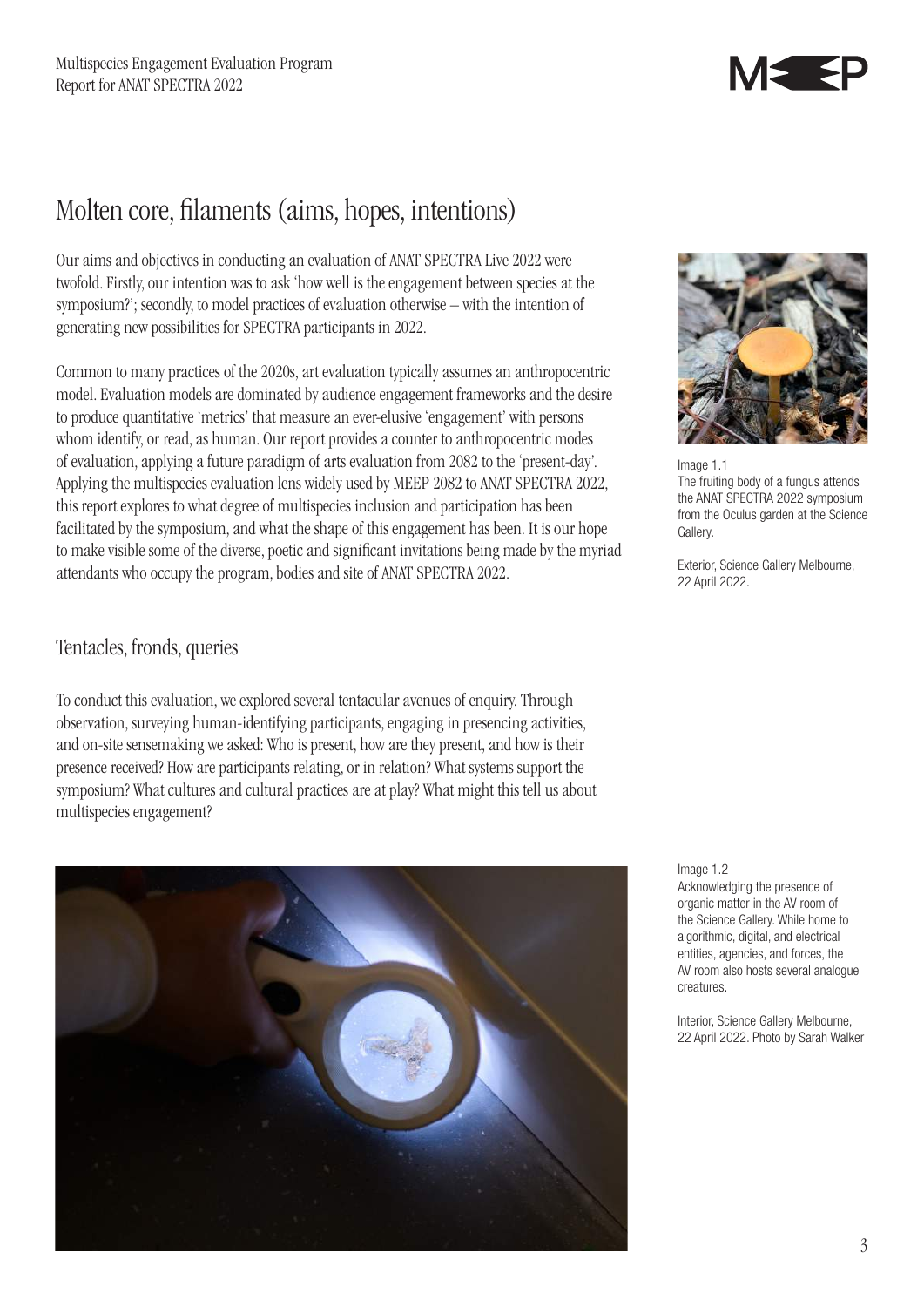

### Rockpool, Wedge-tail Eagle (discoveries, findings)

Although the symposium addressed themes of multispecies care and awareness, all-bipedal panels featured throughout, and all presentations were authored by humans (albeit occasionally in kinship with other persons). The direct voices, desires, and needs of morethan-human communities were absent. Country was frequently acknowledged but not directly included, with programming remaining typically indoors and removed from the input of the more-than-human stakeholders in attendance. It was noted that no ethical framework for multispecies recognition was evident at the symposium. For talks and panels, human attendees were seated indoors in a dark, basement level auditorium for several hours in atmospheric conditions that frequently denied material needs (ie. water, rest, comfortable temperatures, natural light.) Human symposium participants, however indicated a high level of multispecies literacy and willingness to engage with other-than-human beings. Of those surveyed, 44.4% described themselves as 'frequently in exchange' with forces, entities, and agencies that are not human, 33.3% described themselves as 'always in exchange', and 22.2% described themselves as 'often in exchange'. While English and French were the most commonly spoken languages amongst those surveyed (77% and 33% of participants, respectively,) Canine and Vegetal languages were also reported to be spoken by 33% of human-identifying participants.

### Basalt, Violet (site survey)

Across the Science Gallery site we observed a notable and consistent hostility towards other-thanhuman persons. This was evident in antimicrobial sprays and fluids, anti-avian exterior design (image 1.3) and rodent and insect execution devices (image 1.4 ). Vegetal persons were most commonly engaged only in deconstructed forms, across cotton, paper books, consumables.





Image 1.3

Pigeon 'spikes' atop an emergency phone indicate that help offered to human persons is not extended to avian persons. A key example of hostile design.

Exterior, Science Gallery Melbourne, 21 April 2022

#### Image 1.4

Rodent persons are clearly unwelcome in the basement of the building hosting the Science Gallery and ANAT SPECTRA. Such a deadly 'welcome' presents not only barriers to rodent access at the symposium, but signals outright intent to harm rodents in attendance.

Interior, Melbourne Connect Building, 22 April 2022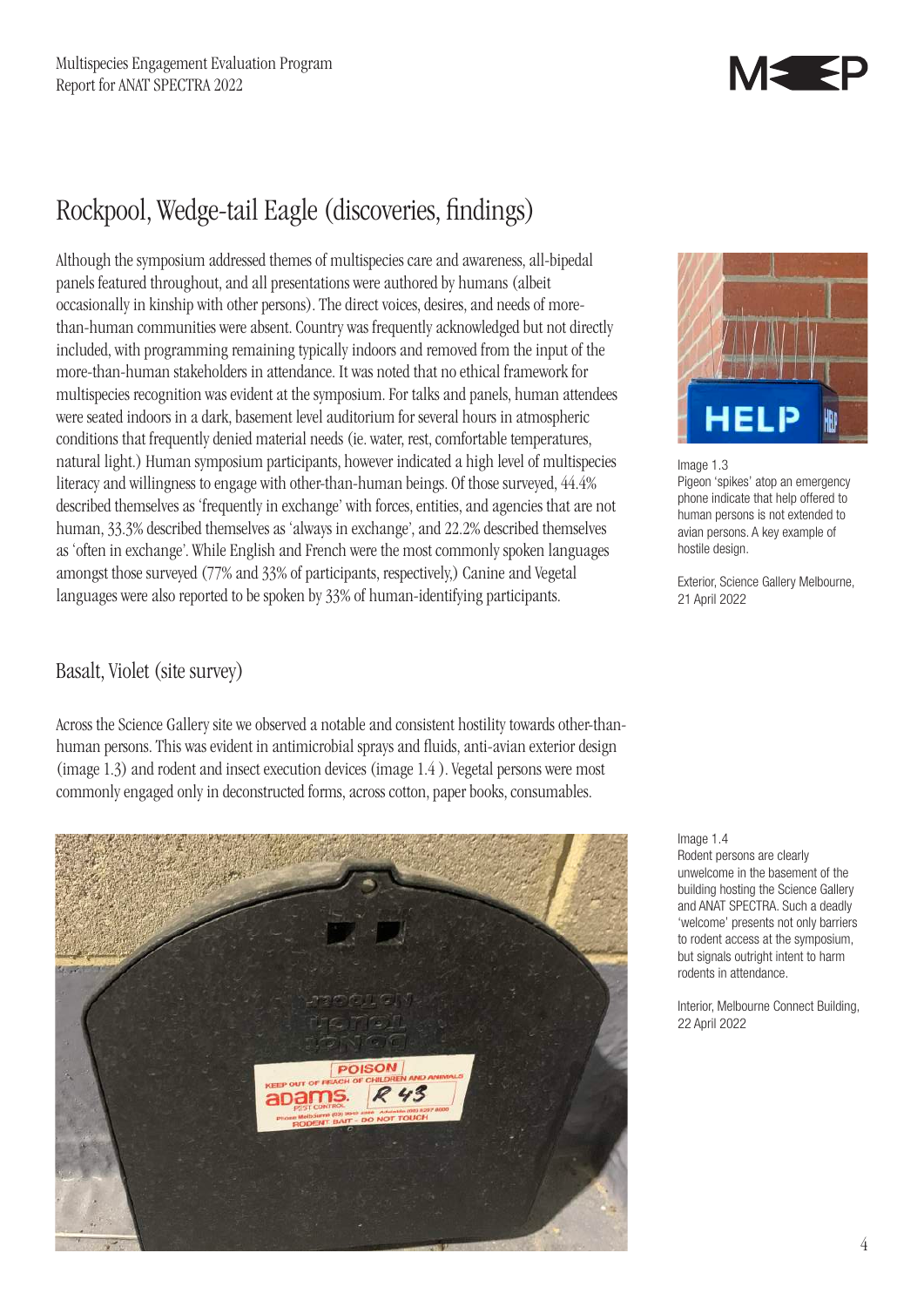## MS SP

### Howl, Hoot (Attendance and Participation)

996 human bodies were registered entering and exiting the Science Gallery Melbourne building over the two days the Gallery hosted ANAT SPECTRA. However, MEEP's survey of human-identifying SPECTRA participants revealed the attendance and presence of trillions of entities, agencies, and forces over the course of these two days. Surveys of human-identifying participants highlighted a high degree of multispecies literacy amongst the group, with participants situating themselves within complex webs of relationships, reciprocity, and care with and for more-than-human others.

### Who is present at the ANAT SPECTRA 2022 Symposium?

#### Fig 1.1

Who is present? how are they present? Drawing upon survey data, this data visualisation illustrates how participants represent an extended constellation of relations across scale, species, and time. Confounding

categorisation and taxa, this visualisation charts a map of relations between SPECTRA participants and the entities, agencies, and forces that constitute participants, cohabit with them, and whom participants care for.



Image 1.5 Coliform bacteria in attendance. MEEP registered the attendance of multiple species during ANAT SPECTRA22. This community of coliform bacteria were present at the opening night event on 21 April, residing on a used champagne flute.

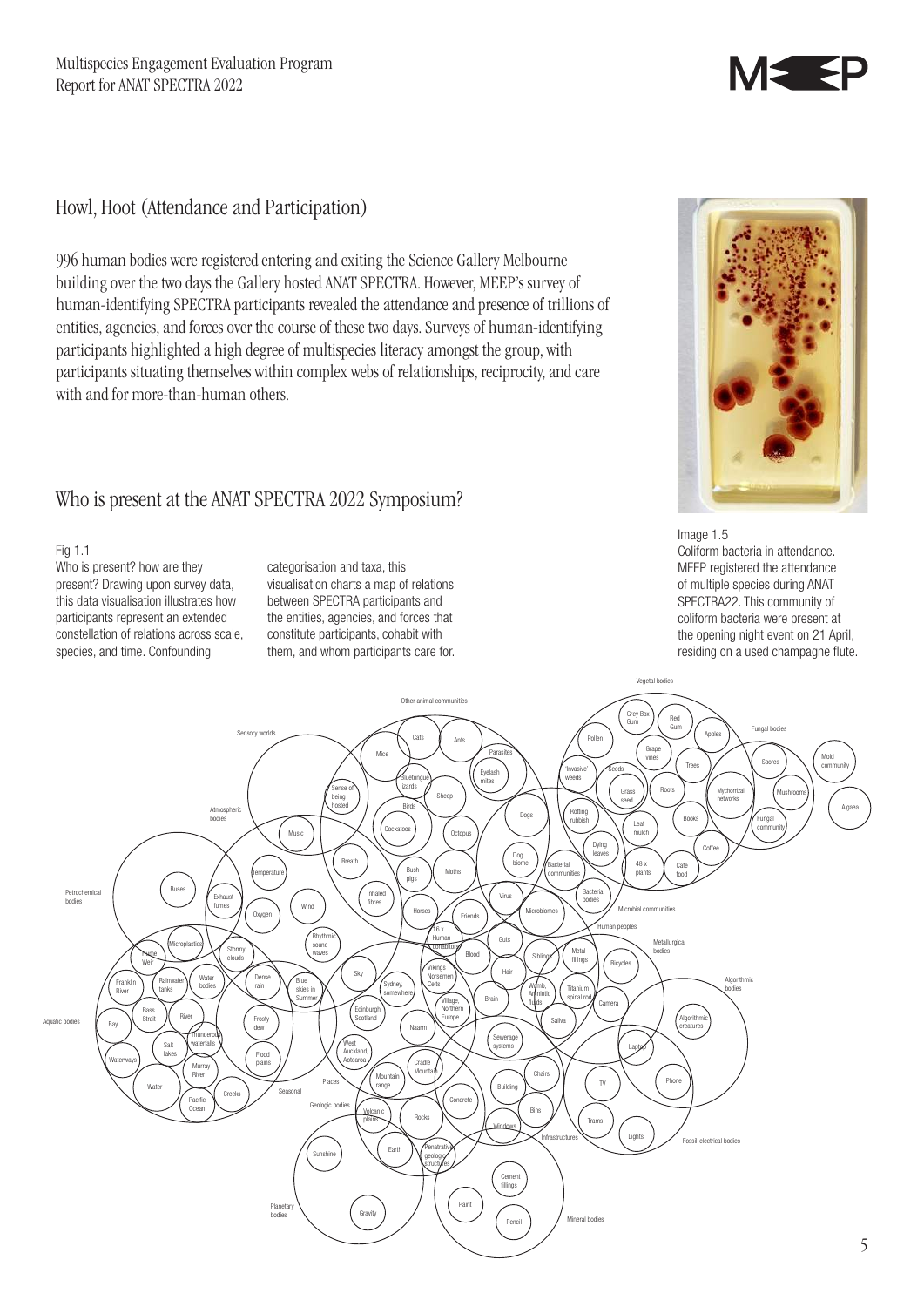

### Other-than-human inclusion

How has ANAT SPECTRA 2022's human cohort related to other-than-human participants at the symposium? How have they been recognised, where and how are they present, what have been their barriers to access? Has the inclusion of other species been facilitated through the design and programming of the symposium? MEEP conducted a visual survey on-site, presenting our findings below.











Image 1.6 Humans (and possibly machines) welcomed at the Science Gallery front desk.

Left: from top to bottom Image 1.7 An insect body found crushed against the fuzz of a peach. Sighted at the symposium grazing table.

Image 1.8 Vegetal bodies and macroplastic wrap comingled in a rubbish bin.

Image 1.9 An 'insect-o-cutor' sighted within the basement of the Melbourne Connect building, host to the Science Gallery.

Image 1.10 Digital sensors within the gallery.

Image 1.11 COVID-19 encounters. Human symposium participants playing host to viral bodies.

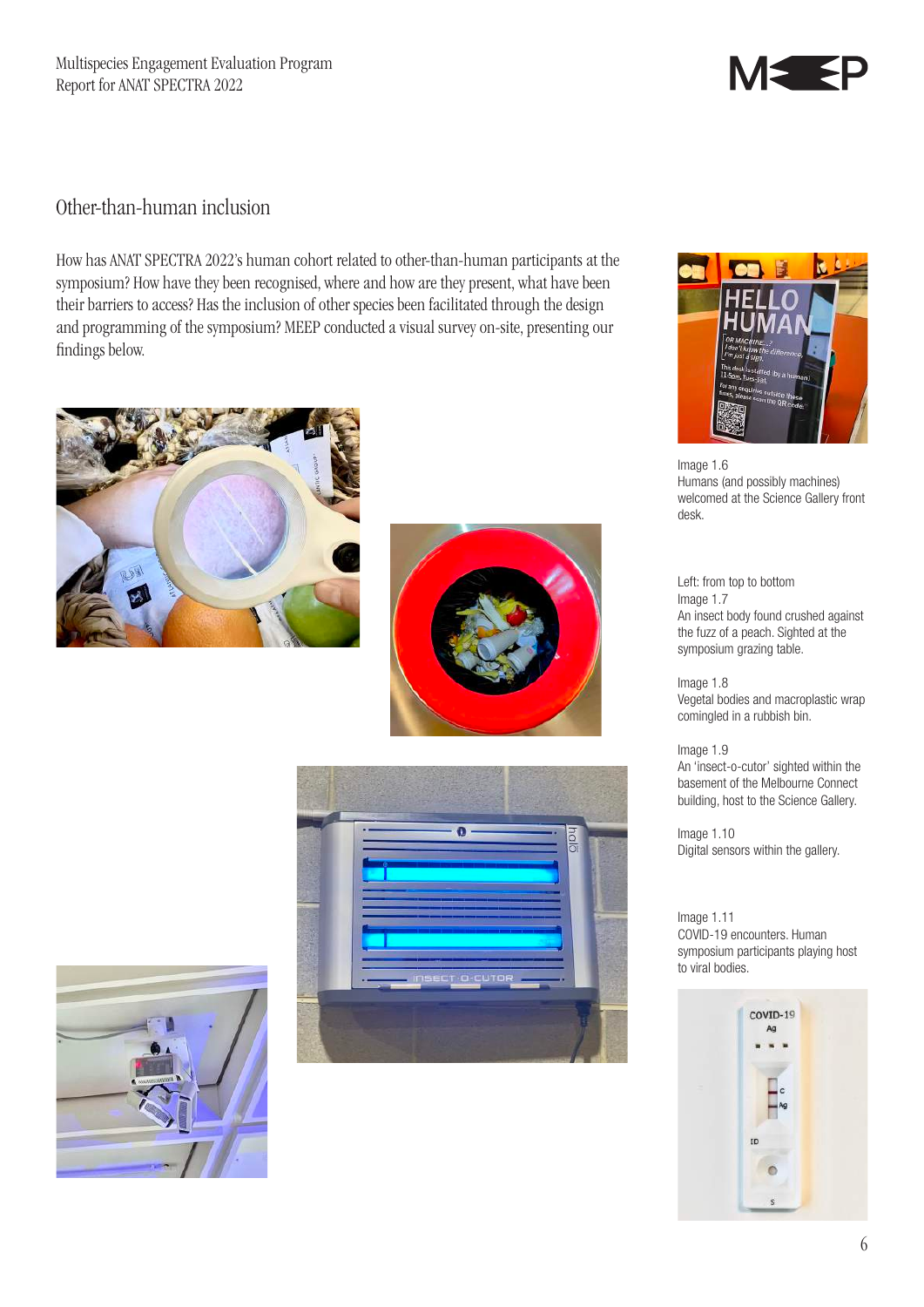

Е

### Wit(h)nessed\*, whispered (observations) Including unsolicited & overheard comments

Glass bottles on a trestle table, containing water from Italy.

The fire alarm sounding; eucalypt smoke from the ceremony winds through the gallery, hangs lightly in the air. The tail of a cat flickers onto Cass' screen, waving to the human audience before flickering into invisibility again, subsumed by the digital background. Outside, Common Myna's stride around the edge of the Oculus, peck at a discarded apple core. 1:34 PM, 22 April, 2022 on Wurundjeri Country: Dried fruit, seeds, nuts, in small, crinkly plastic bags.

"I am so hungry"

"I need a huge carbonara right now" (gestures to gut)

The grazing time is limited, squeezed into ten minute breaks.

"She's a part of my biome"

Collaborate at the frequency of trust.

In the dark soil of the oculus, an arachnid and three fruiting bodies of mushroom declare themselves in orange.

# An arachnid and three fruiting bodies of mushroom declare themselves in orange.

Vent  $1 - 1.1$ m/second, Vent  $2 - 1.2$ m/second, Vent 3 – 1.2m/second (like wool on skin) Vent  $4 - 0.8$ m/second (the colour of dawn on a grass hillside) Drones, swarms, nests. (No one mentioned the wifi password.) Atmospheric presence is felt on the skin, a light breeze with a wind speed of 0.4 m/second to 1.2m/second. "I felt I wanted some space away from my microbiome for a while"

"Plants are part of my learning community"

"I need more water"

"Sorry, I some need fresh air"

"Some human animals don't have teeth that can eat apples"

"I wanted to move like an ant, but I felt like a human trying to move like an ant"

"A raven died at the volcano"

"There was a tiger-snake on Elizabeth"

\* Neologism to year 2022, initiated by Ettinger and later brought to common usage in the Stefanou School (c.2045). Wit(h)nessing collapses the perceived distance between a witness and the observed, speaking to the participatory and co-creative nature of observation.

7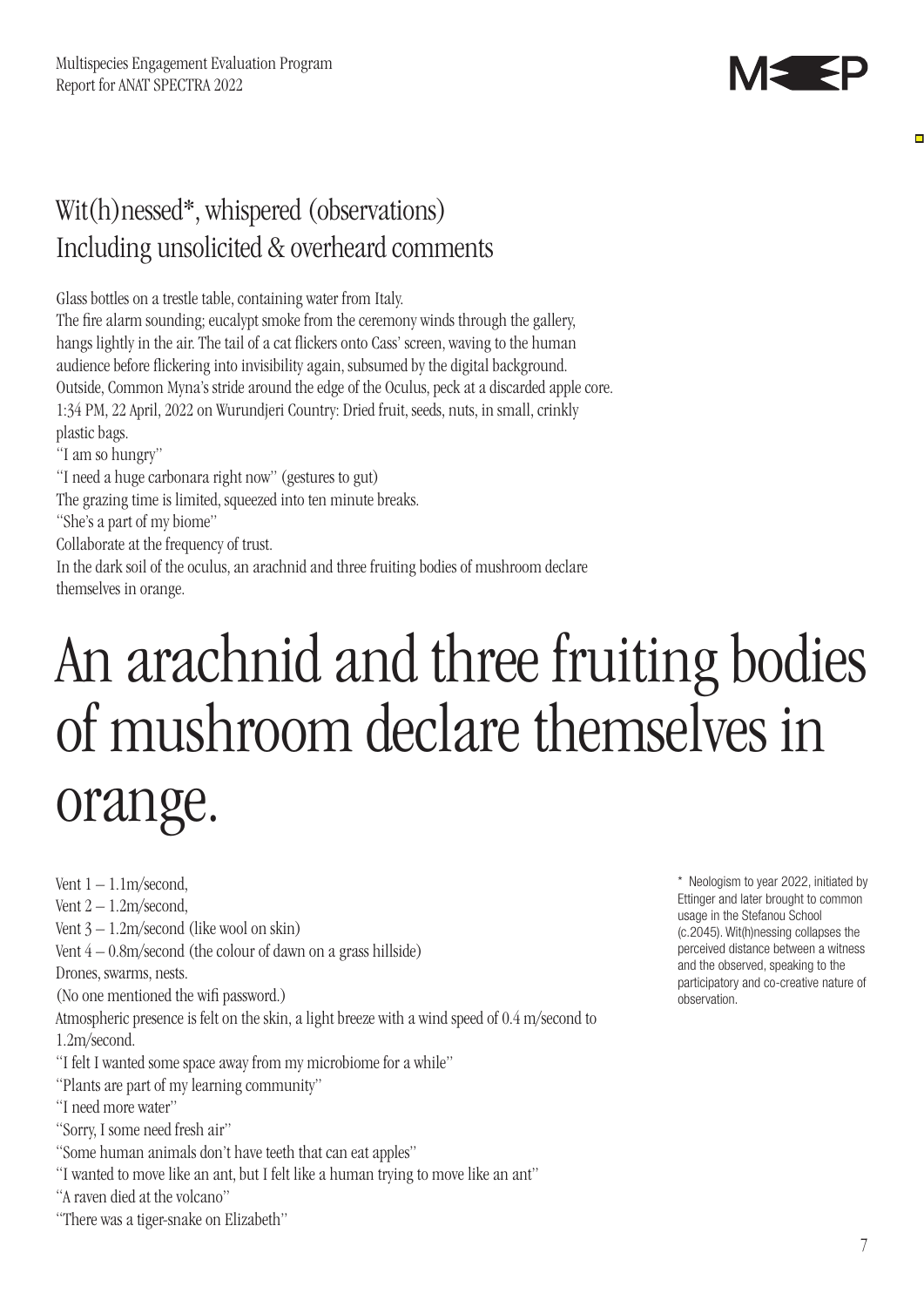

### Bloom, Harvest (Offerings & Recommendations)

These recommendations arise from suggestions made by symposium stakeholders across species. Each offering emerges from the multiplicity of experiences, desires and perspectives expressed during the evaluation period.

### Unplan (sphagnum moss)

Make space for the fugitive, fragile, the soft and slow creeping knowledge that spawns and mutates in spaces only left in shadow.

*We want to spend more time discovering together. We want to experiment.*

### Unsettle (silt)

Let the edges weed and listen to their lessons in thriving – growing through concrete with collective pressure. Muddle the clarity of activities to let more complex systems emerge from the mess.

*We want to learn in different ways – tactical, sensory, playful ways, we want to make a mess, literally and conceptually.*

#### Refuga (growling grass frog)

Spaces of rest and replenishment nourish both form and spirit. Only from rest can futures regenerate. Only with rest can we spawn new worlds. *We want to take breaks to rest, stretch, nap, digest. There is so much to reflect on.*

#### Seed (kangaroo grass)

The relations, presences, and senses at the symposium carry future actions of interest to the symposium's conveners. How will the new things we seeded be tended to? *How does all this learning become legacy? How do we continue together?* 

#### Alliances (fishbone fern)

The 'I' is already relational – make visible the relationships, fortify through alterity, convene clusters, pods, partnerships, nodes that might speak, walk, pause, learn, make-sense together through programming.

*We want more time to meet people, to make deep connections with each other, with the ideas, with our bodies, with our grief, with the site.*

### Seep (swamp)

There is no edge where the swamp stops and becomes the soil, no point where the flesh becomes the air, where science becomes poetics. Everything is soft and leaking, all bodies porous, seeping thresholds. Abandon anything that told you(s) it is fixed.

*We want to abandon the binaries. We want a program that rejects divisions and reinscribes old, bad habits.*



Image 1.12 A fishbone fern grows in the half-light of the Oculus, at the Science Gallery.

Exterior, Science Gallery Melbourne, 22 April 2022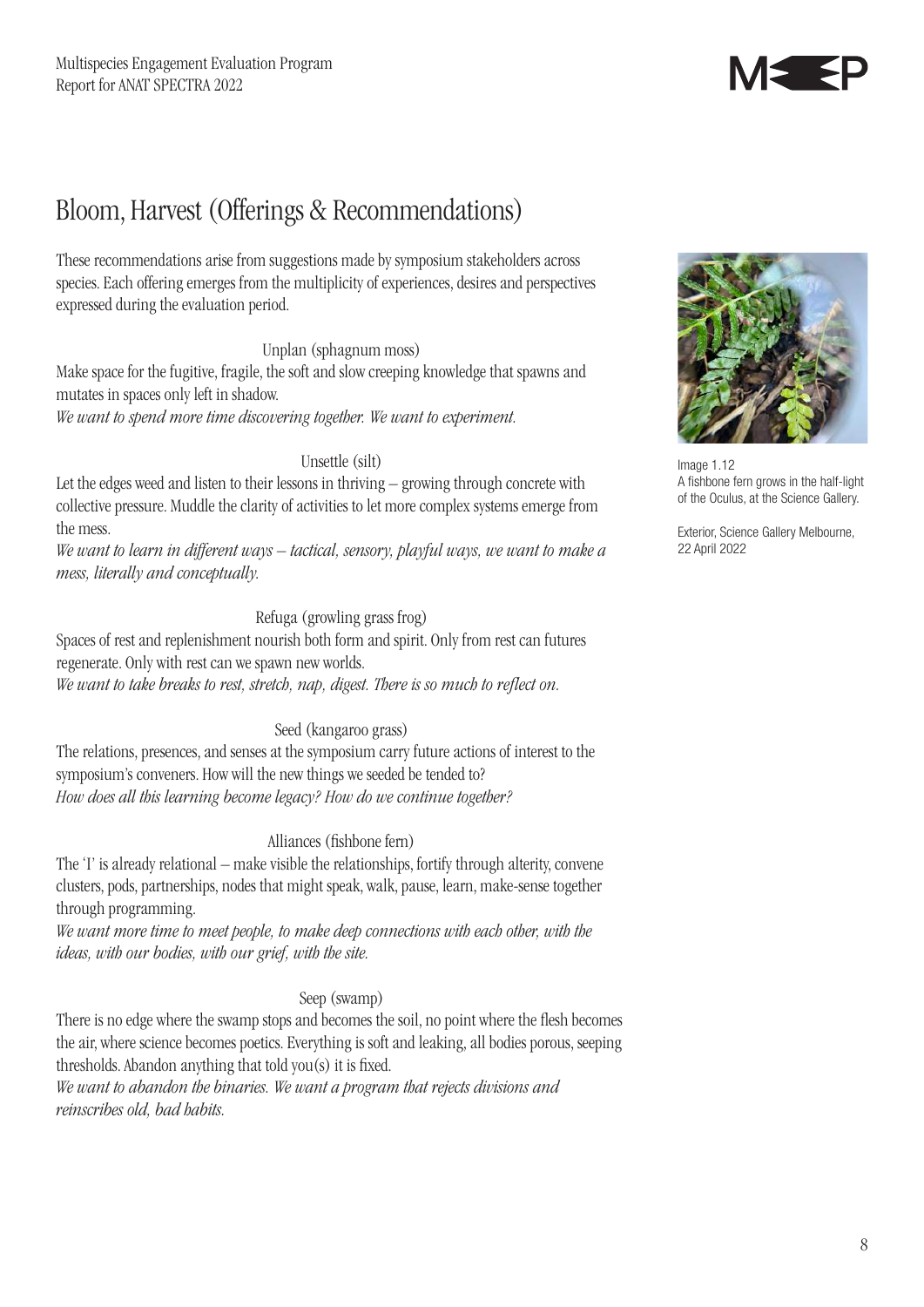

### Bloom, Harvest (Offerings & Recommendations) cont...

These recommendations arise from suggestions made by symposium stakeholders across species. Each offering emerges from the multiplicity of experiences, desires and perspectives expressed during the evaluation period.

### Flock (white plumed honeyeater)

Let the collective make the decisions, practise the democracy of deep listening and co-leadership/co-navigation led by no one, decided by all. *We are facing a screen, we are facing experts, we are separated and unable to see each other's faces, to know who each other are. On day two we didn't know where to go.*

### Revere (golden sun moth)

Practice reverence for the stewards already amongst you(s). Elevate the significance of their presence. Acknowledge the generosity of their offerings. *We want First Nations voices at the front, we want radical cultural safety. We want First Nations people supported.*

### Rot (tubaria fungi)

The old has to yield and sluice into the soil, to surrender sublime. A sacrificial transposition to feed ground fertile enough to feed new roots thickening with new power. *We want to hear emergent voices. We want to see new faces leading to new places.*

### Nourish (cumulonimbus cloud)

Depleted soils cannot absorb the rain, cannot let the groundwater seep back into the aquifers. Tend to the systems that let knowledge generate. To care, first needs must be identified. *We want more water. We want more light. We want to be outside and to tend to our sensory needs.*



Image 1.13 Basalt, igneous rock in attendance at ANAT SPECTRA 2022 from the Oculus, Science Gallery.

Exterior, Science Gallery Melbourne, 22 April 2022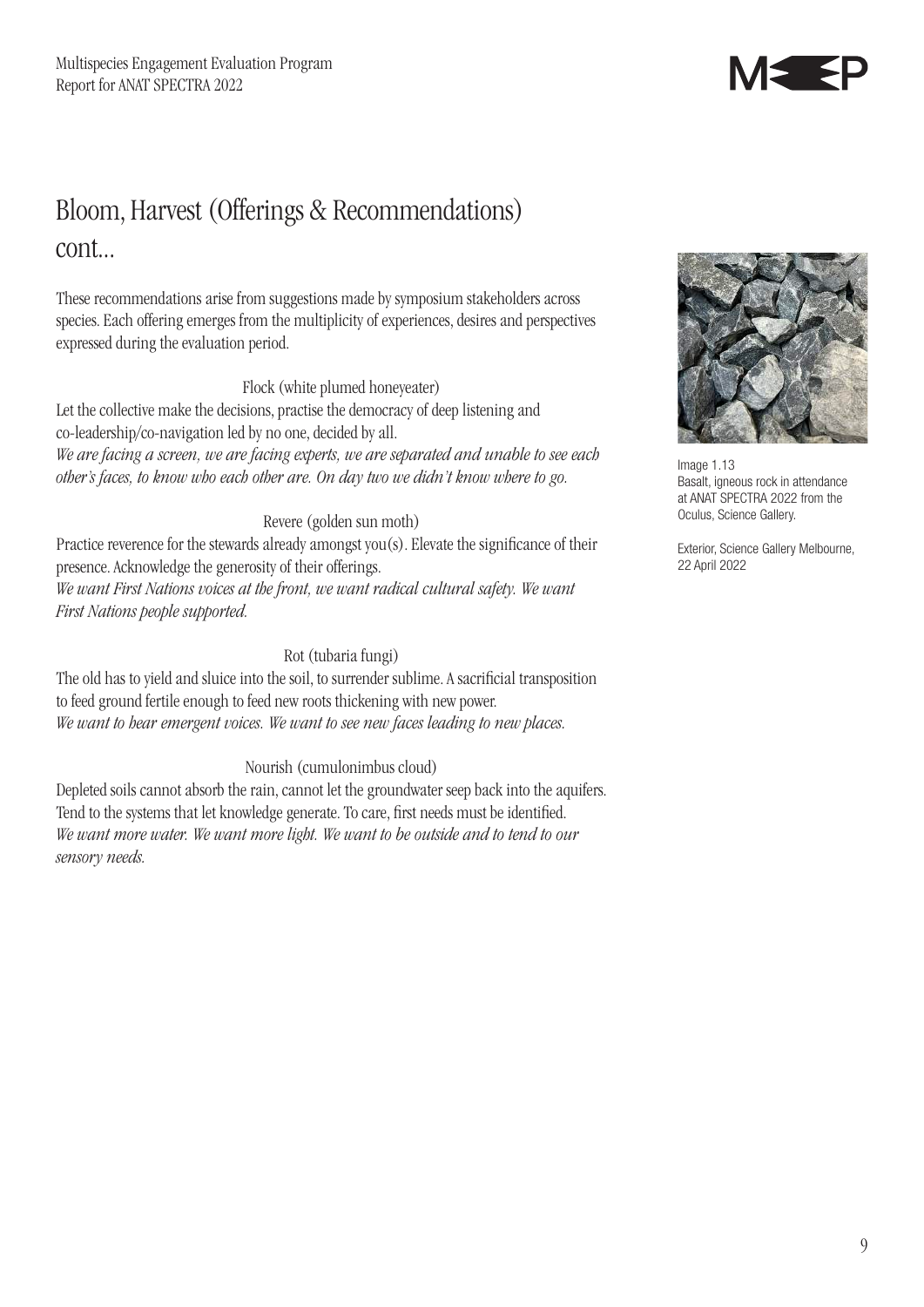

### Conclusion

We began our evaluation by asking how well multispecies engagement was at the ANAT SPECTRA 2022 symposium. Throughout the three days MEEP were present, human participants demonstrated a high degree of multispecies literacy, and easily identified themselves as amalgams of many forms, forces, stories and events. While we applaud ANAT SPECTRA 2022's embrace of 'multiplicity' and its themes of multispecies care, we believe there is room for the symposium to shift multiplicity from discussion to active demonstration.

How might SPECTRA foreground its own multiplicitous assemblage and make space(s), and time(s) to deeply listen to the stories and invitations present in its many flowing, fruiting, flocking participants? How might space for the soft and sensory knowledges of story, of visions, of memory and intuition be invited into a programmed schedule? MEEP are keen to see ANAT SPECTRA consider the duty and practices of care necessary for inclusive and diverse futures, and to consider how these might shape the design and delivery of a symposium. How might a symposium offer practices of multispecies reciprocity? How might a symposium foreground the wellbeing of all persons, both human-animal and other, and how might it directly contribute to multispecies wellbeing on-site? How might a symposium program best attune to, serve, and benefit from worlds beyond the human?

We wish you(s) at ANAT 2022 a multiplicitous future and thank you(s) for the opportunity to conduct polytemporal multispecies engagement evaluation at SPECTRA.

NOTE: Should there be a desire for further engagement, MEEP are available for consultation regarding temporally-accessible staff training programs in multispecies literacy, care, and competency, and site-specific design for kinning rooms.

### Disclaimers

All efforts have been made to adhere to vocabularies and formats most appropriate to interhuman discourse most common in the year 2022. However, in instances where meaning would be diminished by translation, or it is deemed beneficial to the receiver of the report to 'sense into' the offering of a particular word or assemblage, the 2082 usage has been maintained.

A change from individual to plural will perhaps appear as most strange to a reader native to the early 21st century. An effort has been made to include sensorial knowledge deemed largely accessible to early 21st century readers. An effort has been made to tailor this evaluation to human only readers, and survey data was gathered only from participants who identified as human during the ANAT SPECTRA 2022 symposium.

This evaluation was compiled through data collection methods with bodily sensors and augmentation devices. An effort has been made to compile the multisensory and polytemporal narratives in a manner that best makes-sense in the year 2022.